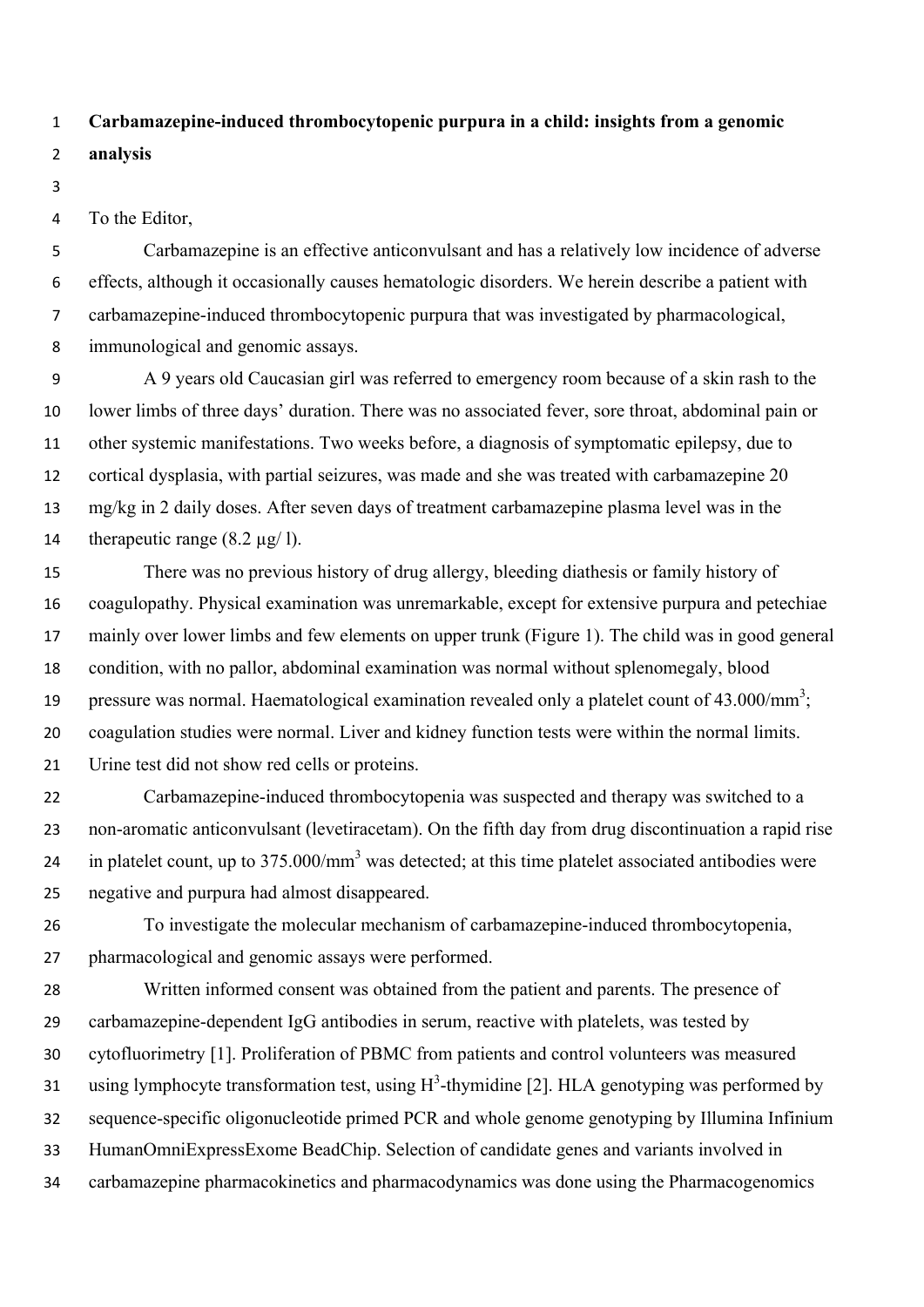Knowledge Base (PharmGKB): in particular, 52 SNPs in 22 genes are listed in this pathway and, of these, our platform allowed to genotype 29 SNPs in 19 genes. Genotyping of CNVs was done by the software PennCNV [3].

 Two months after the thrombocytopenic event, the presence of drug-dependent antibodies, able to bind platelets in the presence of carbamazepine or epoxy-carbamazepine, was tested in patient's serum; the antibodies test was performed using normal platelets and incubating them in the absence or presence of carbamazepine or epoxy-carbamazepine and resulted negative for patient's serum. At the same time, no proliferation could be observed on patient's PBMC after *in vitro* treatment with increasing concentrations of carbamazepine.

 HLA genotyping identified HLA-A\*02:05/\*24:02, HLA-B\*18:01/\*50:01 and HLA- C\*06:02/\*07:01 alleles. Genotyping of SNPs in carbamazepine pharmacokinetic and pharmacodynamic pathways did not display any homozygous variant for candidate causative polymorphisms (Supplementary Table 1). Three chromosome regions with CNVs were identified (Table 1). Four genes are located in these regions: CSMD1 (chromosome 8: 4480667 – 4484362), HSD17B2 (chromosome 16: 82027399 – 82169385), MPHOSPH6 (chromosome 16: 82027399 – 82169385) and FOXC2-AS1 (chromosome 16: 86583894 – 86566042).

 Carbamazepine occasionally causes hematologic disorders such as aplastic anaemia, thrombocytopenia and leukopenia. Thrombocytopenia is distinctly uncommon and most often develops 2 weeks after initiation of treatment and recovers within 1 week after drug discontinuation [4]. In our patient, thrombocytopenia started within 14 days of carbamazepine initiation and recovery in platelets counts occurred within 96 hours since drug withdrawal. The pathophysiologic mechanism remains unknown and is believed to be immune related, with the development of drug- dependent antibodies to platelets and secondary platelet destruction. The most commonly targeted platelet membrane epitopes are glycoproteins complexes on platelet surface [5]. Once established, drug sensitivity probably persists indefinitely and patients should be advised to avoid permanently the medication and other aromatic anti-epileptic drug because of cross-sensitivity.

 Our patient did not display drug-dependent antibodies nor an activation of PBMCs in the presence of carbamazepine, therefore a direct immunological mechanism could not be recapitulated *in vitro*. Genetic analysis could not identify in this patient an HLA allele or variant in the pharmacokinetic and pharmacodynamic pathways that could predispose to the adverse drug reaction observed, especially for important polymorphisms such as those of epoxide hydroxylases [2]. Interesting insights were however obtained by analysis of CNVs in patient's DNA. The largest and most significant CNV was a 142 kDa fragment elided heterozygously: this alteration affected two genes encoding for *HSD17B2* and *MPHOSPH6*, leading to the full heterozygous loss of both genes.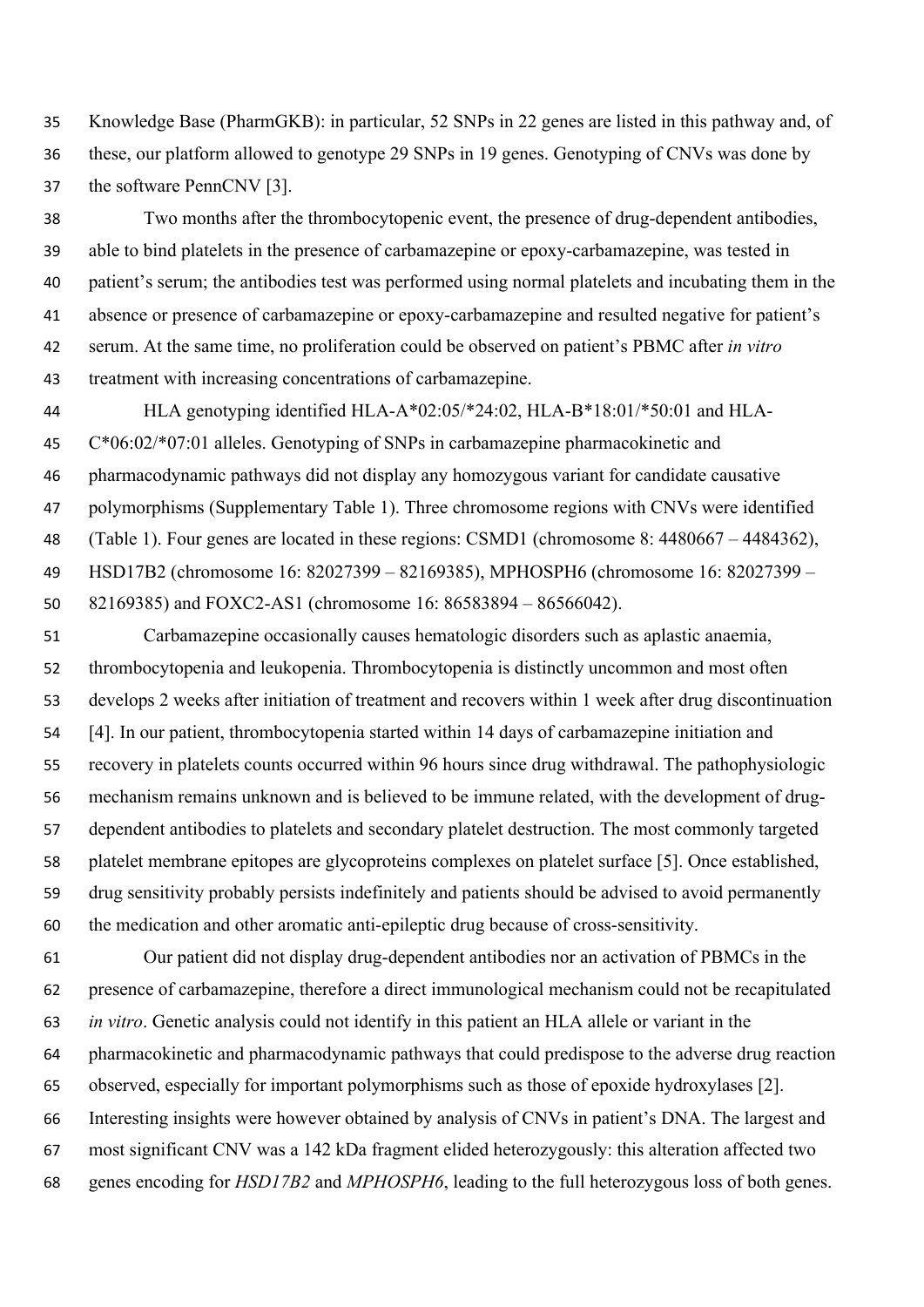HSD17B2 is an enzyme capable of catalysing the interconversion of testosterone and

androstenedione, as well as estradiol and estrone. Interestingly CYP3A4- and CYP3A7-mediated

carbamazepine 10,11-epoxidation is activated by differential endogenous steroids [6] and therefore

a reduction in the activity of HSD17B2 could modify the patterns of carbamazepine

biotransformation, predisposing the patient to the adverse effect observed. MPHOSPH6 is an RNA-

binding protein that associates with the RNA-exosome complex and is also involved in the response

to chemicals, steroids and oxidative stress [7]. A 2 kDa heterozygous deletion was present in

chromosome 16 and should lead to the reduction of *FOXC2-AS1*, an RNA gene that is affiliated

with the non-coding RNA class. Another CNV (3 kDa) was detected in an intron of *CSMD1*: the

large membrane protein encoded by this gene is known to be modulated by PACSIN2, a protein

important for the demarcation membrane system in megakaryocytes and platelet production [8].

 Therefore, a contribution of the CNV in CSMD1 to the pathogenesis of carbamazepine-induced thrombocytopenia observed in our patient could be considered.

 Previous studies demonstrated that the incidence of drug-induced thrombocytopenia is affected by genetic variants of various genes, such as ITPA for ribavirin [9] or TDAG8 and HLA-84 DRA for heparin [10], however these are likely not involved in the pathogenesis of carbamazepine-induced thrombocytopenia.

 In summary, although carbamazepine-induced thrombocytopenic purpura appears to be a rare phenomenon, clinicians should be aware of this potential serious adverse effect and consider regular complete blood cell counts, especially in the first few weeks following treatment initiation. Moreover, this study demonstrates that carbamazepine thrombocytopenia can occur even in the absence of detectable drug-dependent antibodies and with no causative genetic variant in the pharmacokinetic and pharmacodynamic pathways. Finally, this report illustrates that CNVs analysis provides interesting insights on patient-specific genetic features that might be involved in the molecular mechanism predisposing to carbamazepine-induced thrombocytopenia, confirming that CNVs effect on drug response is relevant but still overlooked.

## **Acknowledgments**

Authors acknowledge professor Richard Aster and Daniel Bougie from BloodCenter of Wisconsin,

Milwuakee (USA) for providing a control antibody for the cytofluorimetric analysis of drug-

dependent platelet antibodies.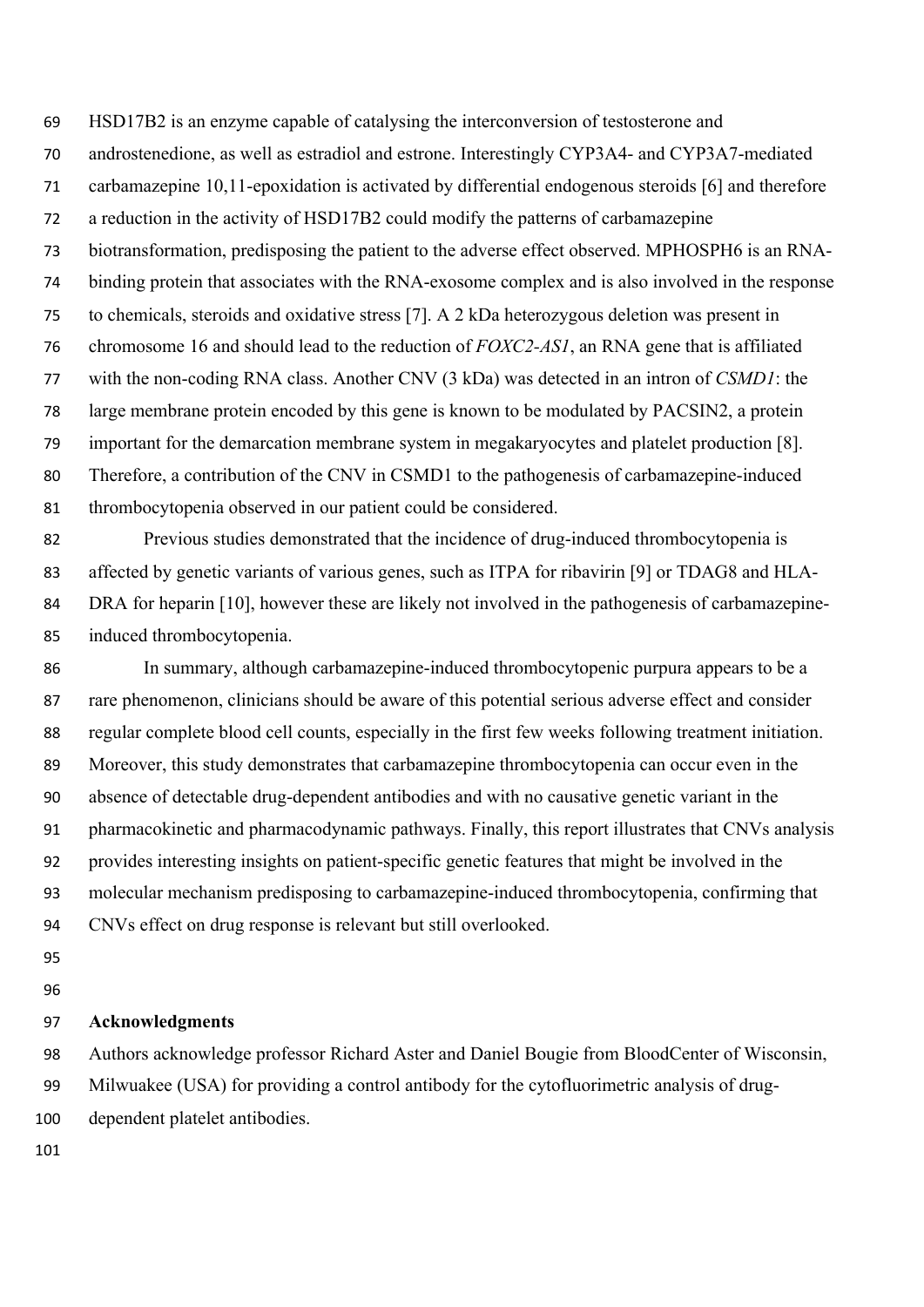- References
- 103 [1] Curtis BR, McFarland JG, Wu GG, Visentin GP, Aster RH. Antibodies in sulfonamide-induced
- immune thrombocytopenia recognize calcium-dependent epitopes on the glycoprotein IIb/IIIa
- complex. Blood 1994;84:176-183.
- [2] Calligaris L, Stocco G, De Iudicibus S, et al. Carbamazepine hypersensitivity syndrome triggered
- by a human herpes virus reactivation in a genetically predisposed patient. Int Arch Allergy Immunol 2009;149:173-7.
- [3] Wang K, Li M, Hadley D, et al. PennCNV: an integrated hidden Markov model designed for
- high-resolution copy number variation detection in whole-genome SNP genotyping data. Genome Res 2007;17:1665-1674.
- [4] Taher AT, Arabi M, Sibai H, et al. Carbamazepine-induced thrombocytopenia. Blood Cells Mol
- Dis 2012;48:2197-2198.
- [5] Aster RH, Bougie DW, Drug-induced immune thrombocytopenia, N Engl J Med 2007;357:580- 587.
- 116 [6] Nakamura H, Torimoto N, Ishii I, et al. CYP3A4 and CYP3A7-mediated carbamazepine 10,11-
- epoxidation are activated by differential endogenous steroids. Drug Metab Dispos 2003;31:432-438.
- 118 [7] Marwick JA, Wallis G, Meja K, et al. Oxidative stress modulates theophylline effects on steroid
- responsiveness. Biochem Biophys Res Commun 2008;377:797-802.
- [8] Begonja AJ, Pluthero FG, Suphamungmee W, et al. FlnA binding to PACSIN2 F-BAR domain
- regulates membrane tubulation in megakaryocytes and platelets. Blood 2015;126:80-88.
- [9] Tanaka Y, Kurosaki M, Nishida N, et al. Genome-wide association study identified
- ITPA/DDRGK1 variants reflecting thrombocytopenia in pegylated interferon and ribavirin therapy
- for chronic hepatitis C. Hum Mol Genet. 2011;20:3507-16.
- [10] Karnes, J. H., Cronin, R. M., Rollin, J., et al. A genome-wide association study of heparin-
- induced thrombocytopenia using an electronic medical record. Thromb. Hemost 2014; 113:772–781 (2014)
- 

|                                                      | 129 |
|------------------------------------------------------|-----|
| Maria Valentina Abate, MD,                           | 130 |
| Department of Medical, Surgical and Health Sciences, | 131 |
| University of Trieste, Trieste, Italy                | 132 |
|                                                      | 133 |
| Gabriele Stocco, PhD,                                | 134 |
|                                                      |     |

Department of Life Sciences,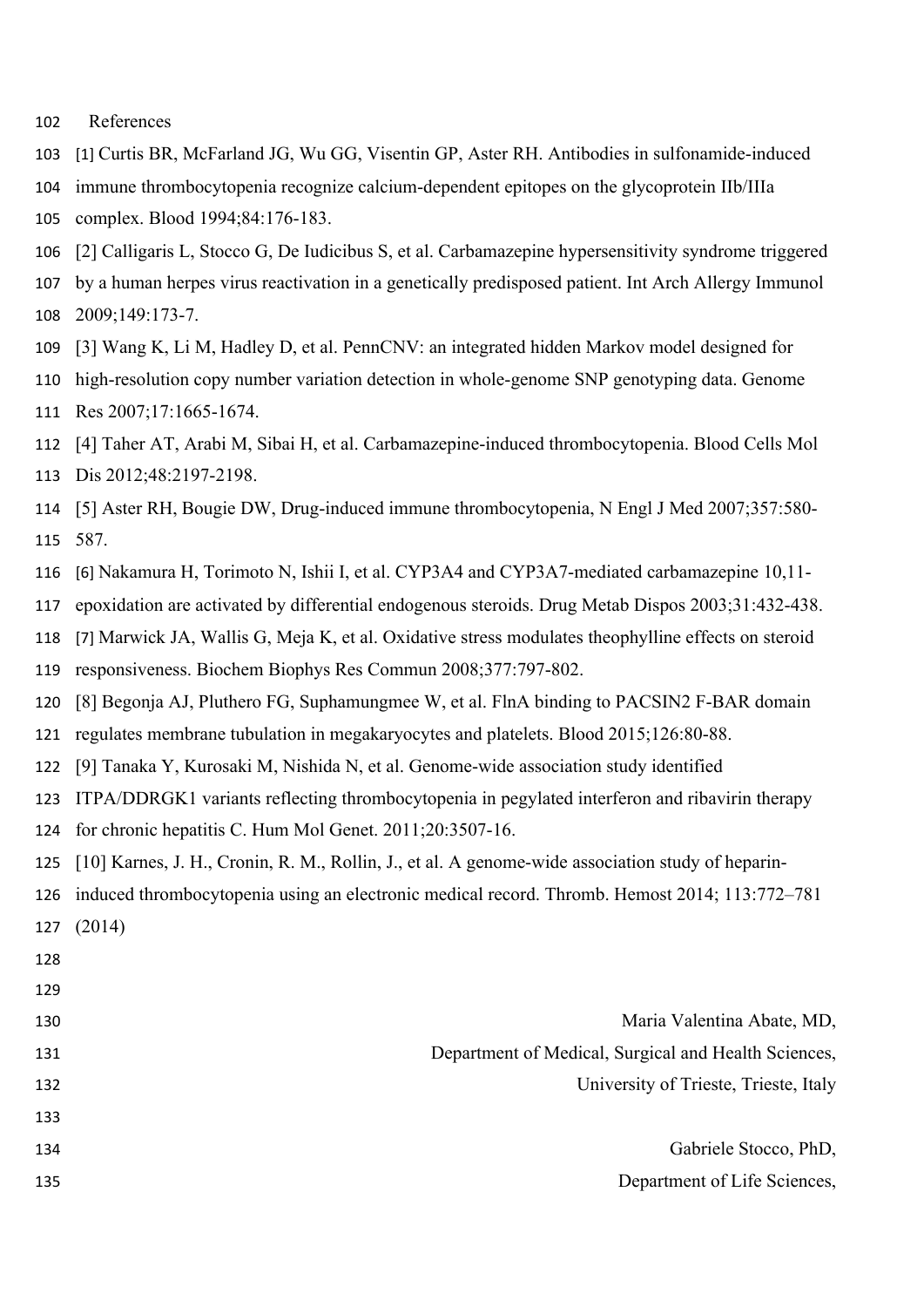| 136 | University of Trieste, Trieste, Italy                         |
|-----|---------------------------------------------------------------|
| 137 |                                                               |
| 138 | Raffaella Devescovi, MD,                                      |
| 139 | Institute for Maternal and Child Health IRCCS Burlo Garofolo, |
| 140 | Trieste, Italy                                                |
| 141 |                                                               |
| 142 | Marco Carrozzi, MD,                                           |
| 143 | Institute for Maternal and Child Health IRCCS Burlo Garofolo, |
| 144 | Trieste, Italy                                                |
| 145 |                                                               |
| 146 | Chiara Pierobon, MD,                                          |
| 147 | Department of Medical, Surgical and Health Sciences,          |
| 148 | University of Trieste, Trieste, Italy                         |
| 149 |                                                               |
| 150 | Erica Valencic, PhD,                                          |
| 151 | Institute for Maternal and Child Health IRCCS Burlo Garofolo, |
| 152 | Trieste, Italy                                                |
| 153 |                                                               |
| 154 | Marianna Lucafò, PhD,                                         |
| 155 | Department of Medical, Surgical and Health Sciences,          |
| 156 | University of Trieste, Trieste, Italy                         |
| 157 |                                                               |
| 158 | Alessia Di Silvestre, BS,                                     |
| 159 | Graduate School in Reproduction and Developmental Sciences,   |
| 160 | University of Trieste, Trieste, Italy                         |
| 161 |                                                               |
| 162 | Pio d'Adamo, PhD,                                             |
| 163 | Department of Medical, Surgical and Health Sciences,          |
| 164 | University of Trieste, Trieste, Italy                         |
| 165 |                                                               |
| 166 | Alberto Tommasini, MD/PhD,                                    |
| 167 | Institute for Maternal and Child Health IRCCS Burlo Garofolo, |
| 168 | Trieste, Italy                                                |
| 169 |                                                               |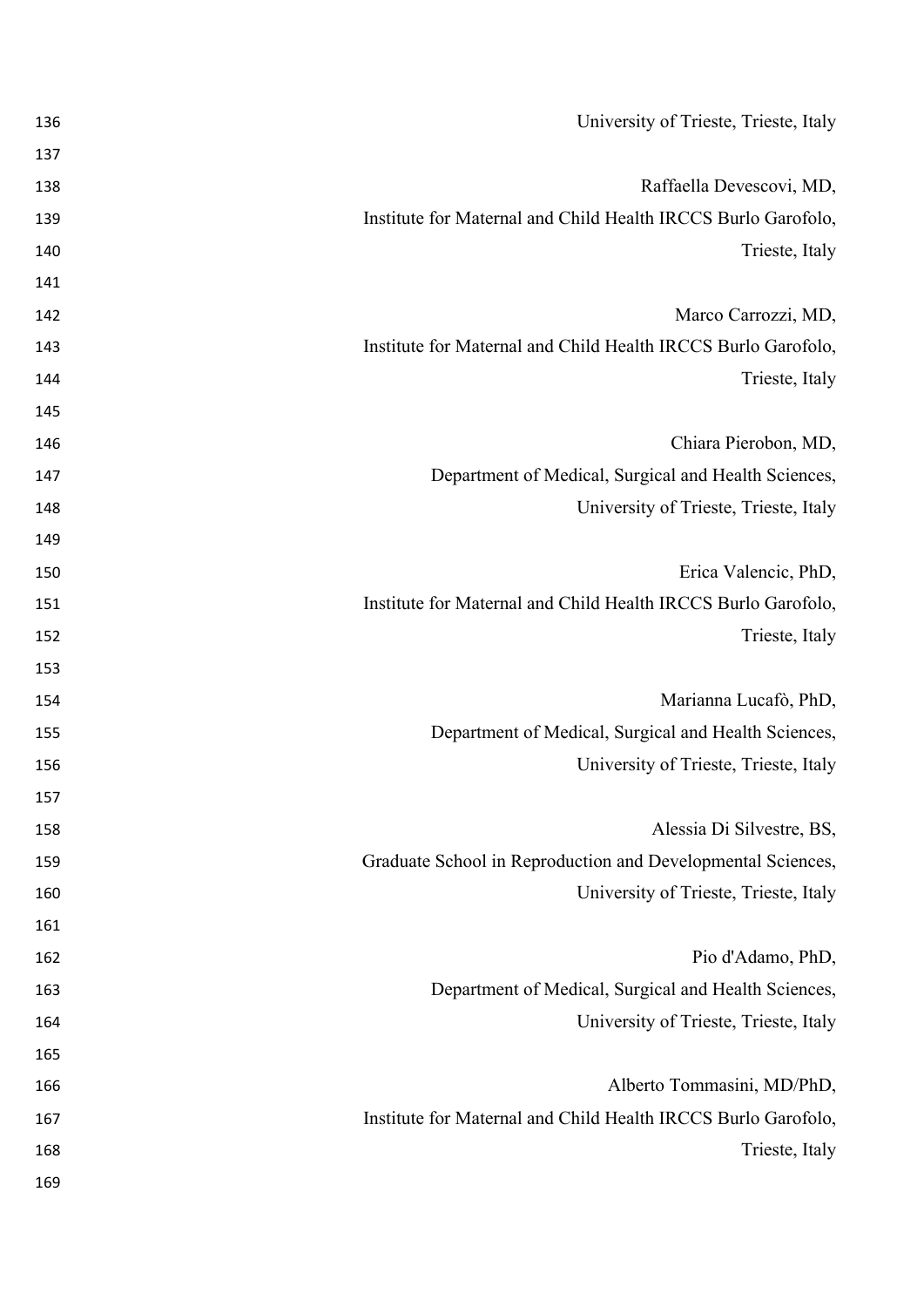| Giuliana Decorti, MD,                                         | 170 |
|---------------------------------------------------------------|-----|
| Department of Life Sciences,                                  | 171 |
| University of Trieste, Trieste, Italy                         | 172 |
| Corresponding author. Tel: $+300405588777$                    | 173 |
| E-mail address: $decorti@units.it$                            | 174 |
|                                                               | 175 |
| Alessandro Ventura, MD                                        | 176 |
| Department of Medical, Surgical and Health Sciences,          | 177 |
| University of Trieste, Trieste, Italy                         | 178 |
| Institute for Maternal and Child Health IRCCS Burlo Garofolo, | 179 |
| Trieste, Italy                                                | 180 |
|                                                               |     |